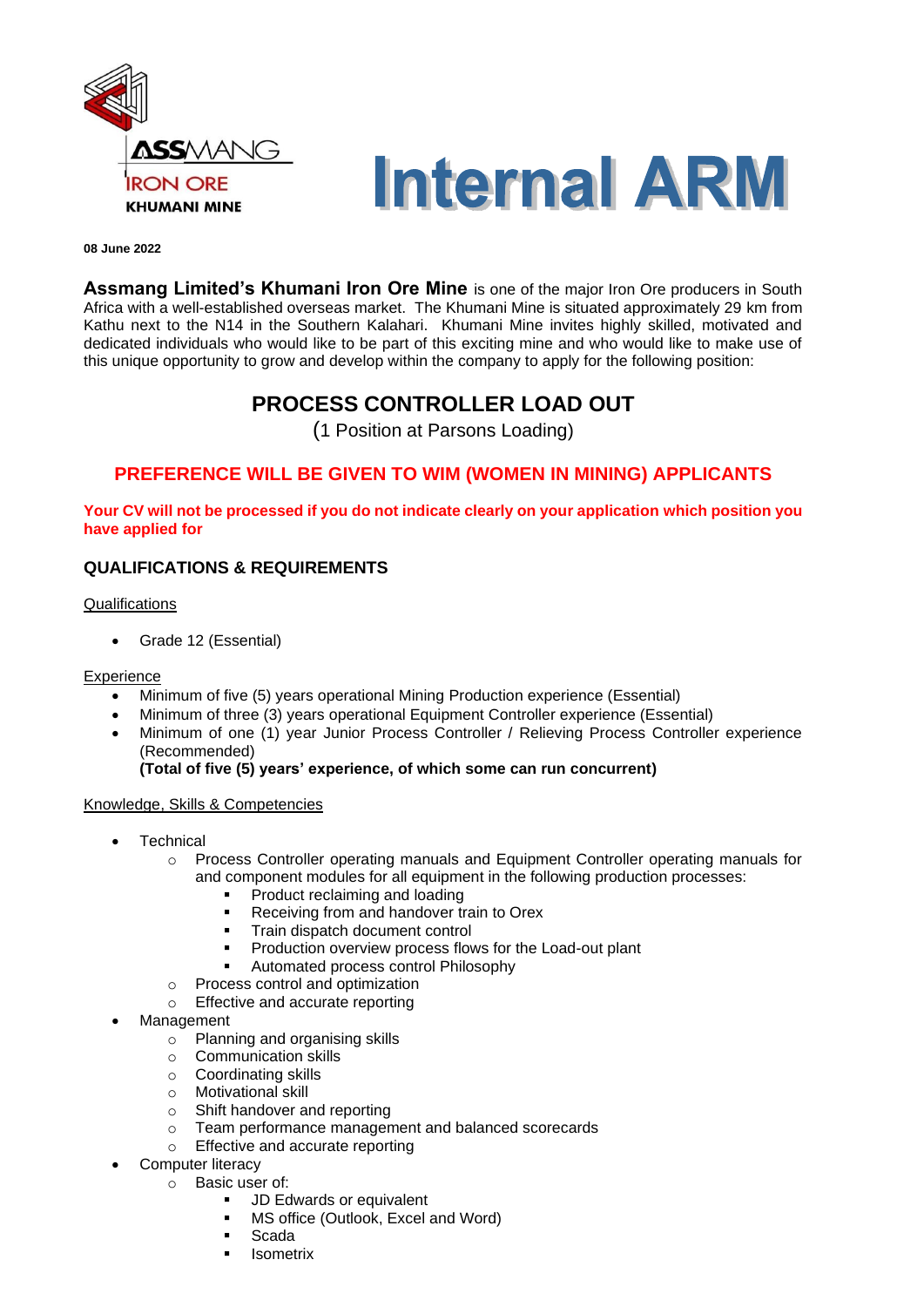- Diagnostic (Quality and Diagnostic)
	- o Root cause analysis
	- o First line Maintenance
	- o Problem solving
	- o Trend analysis
- **Systems** 
	- o Automated Process Control
	- o Risk Assessment
	- o Permit to work
- **SHERQ** 
	- o First Aid
	- o SHERQ standards and procedures
	- o Risk assessments
- **Legislation** 
	- o Mine Health and Safety Act
	- o Relevant COP's
	- o Rail safety regulator permit

## **Other Requirements**

- A Valid Code EB driver's licence
- Medically fit for duty

# Reporting Structure

The position will report to the Supervisor Shift Load-Out.

# **KEY PERFORMANCE AREAS INCLUDE BUT ARE NOT LIMITED TO:**

- To ensure the efficient and effective utilisation of allocated process equipment and Loud-out processes to achieve production targets for the specific shift of the Load-out plant, which includes but not limited to:
	- o Production process control
	- o Technical support services
	- o Reporting
	- o Staff supervision
	- o SHERQ adherence and compliance
	- o Work Ethics

**Appointment:** Remuneration will be based on a competitive all-inclusive flexible package.

**Housing:** The Company encourages private home ownership, but the allocation thereof is subject to the rules of the iKhaya Housing Policy.

The successful incumbent will be appointed subject to being certified medically fit as per the Mine Health and Safety Act 29/1996 and meeting the requirements of the Company's Code of Practice – Minimum standards of fitness to perform work at a Mine. He/she may also undergo a psychometric assessment.

The abovementioned position is **C2** on the Patterson band grading system. The successful candidate that conforms to all said requirements and experience will be appointed on this grading. Should the successful candidate not conform with all said requirements and experience but are nonetheless regarded as suitable for appointment to the position, he/she will be appointed on a lower more appropriate grading, until successful achievement of required competencies and skills.

Interested applicants are requested to submit their CV's, together with certified copies of qualifications, to:

**HR Administration Office Assmang (Pty) Ltd Khumani Mine Private Bag X503 Kathu 8446 or Fax to 086 -407-0666 for Attention HR Administration or e-mail to: [KHrecruitparsons1@assmang.co.za](mailto:KHrecruitparsons1@assmang.co.za)** 

**Please make sure your curriculum vitae is in correct PDF or Word format – NO password protected / zipped or download material**

Please be advised that shortlisted candidates will be required to authenticate information provided in CV's.